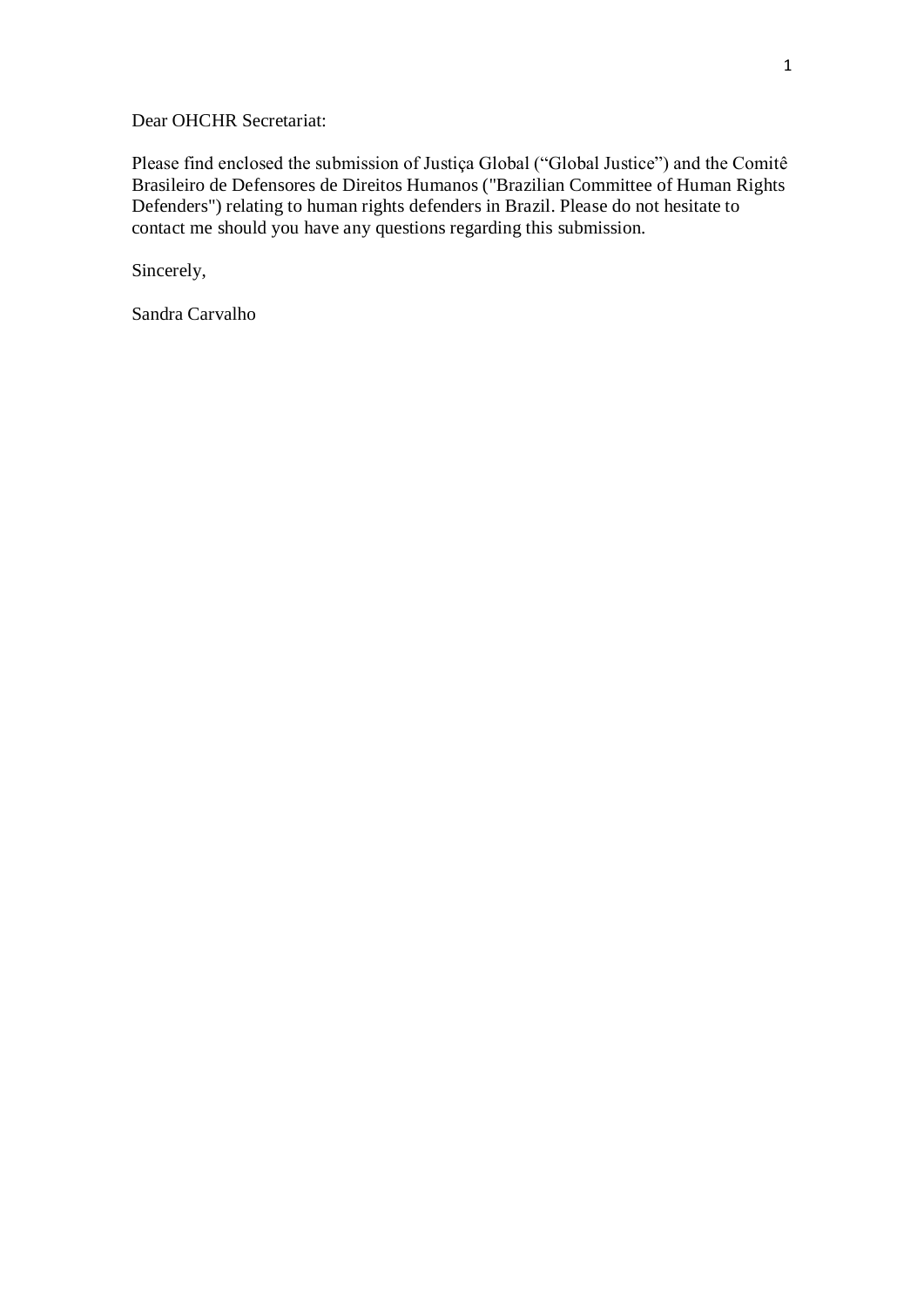## EVALUATION OF THE PROTECTION OF NATIONAL HUMAN RIGHTS DEFENDERS - PPDDH

## Brazilian Committee of Defenders of Human Rights

Civil society monitors the situation of human rights defenders in Brazil and has a space of articulation on the issue. The Brazilian Committee of Defenders of Human Rights was formed in August 2004, during the Third Latin American Consultation on Human Rights Defenders, which met in Sao Paulo eighty-seven defenders from 20 countries of the Americas and international observers from Africa, Asia and Europe, representatives of human rights organizations and social movements.

At the end of the consultation, social movements and NGOs from Brazil who participated in this process, saw the need to get together around the theme of the defenders, in particular, to monitor the implementation of the National Programme for the Protection of Human Rights Defenders ( PPDDH), which was about to be released by the federal government.

Since then, the Brazilian Committee of Defenders of Human Rights, which today consists of about 30 non-governmental organizations and social movements in various states, has produced an annual assessment of the implementation of PPDDH and state programs already set up, and bringing a wide range of suggestions in order to contribute to its strengthening.

## The PPDDH

The National Programme for the Protection of Human Rights Defenders (PPDDH) was established on October 26, 2004. Adopting a public policy for the protection of human rights defenders was an old claim of human rights organizations and social movements.

The implementation of a Program for the Protection of Human Rights Defenders is challenged to maintain the legal or social struggle on the front line in the exact place where it operates. Thus, it was heavily discussed by civil society beyond the need for police protection, ensure broad investigation of the threats, as well as addressing the root cause of the problem, precisely what motivates the threats to the legal or social struggles. The civil society organizations that come with PPDDH always emphasized from the beginning that should be PPDDH articulator of public policies aimed at overcoming the structural problem that creates the vulnerability of the legal or social movement, so the proposed actions should articulate policies and government agencies in both federal and state spheres. Another challenge is coping with the criminality that has been consolidated as a practice commonly used to immobilize the social struggle.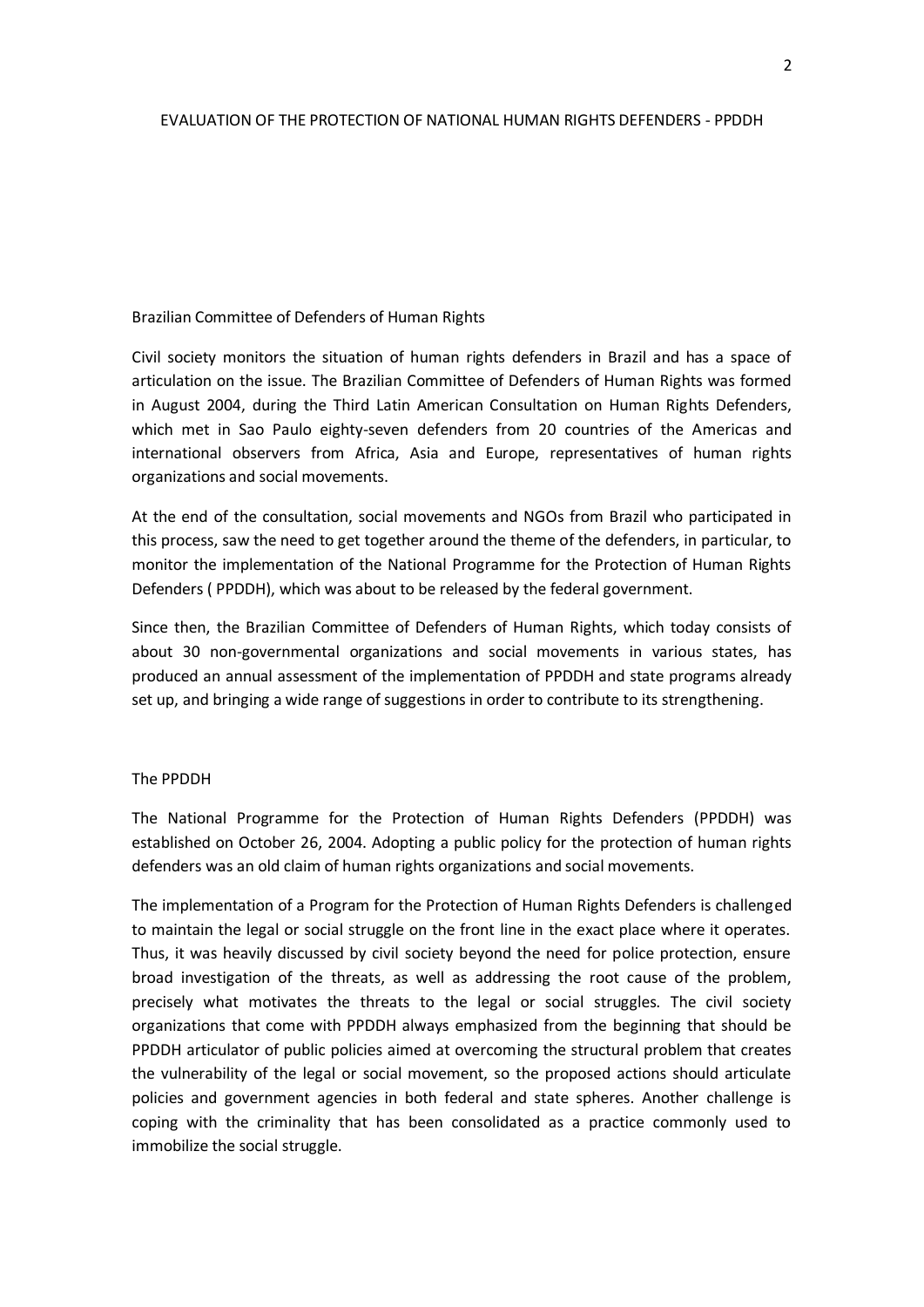The PPDDH was so initially deployed as a pilot in the states of Pará, Espírito Santo and Pernambuco through agreements signed between the federal government and state.

The National Programme is run by the Federal Government through the Special Secretariat for Human Rights Presidency, crowded on the Board of Law Defense, through the PPDDH (Programme for the Protection of Human Rights Defenders.

The PPDDH consists of a General Coordination (composed of officials of SEDH) and a National Coordination Office, which still retains the composition of the Working Groups established by Ordinance 66, 89 and 12/05/2003, 27/06/2003, the Secretariat for Human Rights, the Presidency. The National Coordination should be replaced by a National Advisory Board for the Protection of Human Rights Defenders, with deliberative, but so far not been established. The PPDDH also has a Federal Technical Team, hired through a civil society organization, which has the task of meeting the federal states in which the PPDDH has not yet been deployed.

## State Management

As mentioned earlier, the state programs were first implemented as a pilot in the states of Pará, Pernambuco and Espírito Santo.

The implementation of programs in these states occurred through the formalization of an agreement between the Special Secretariat for Human Rights of the Presidency and state governments.

In general, the state programs have faced a discontinuity, due to several factors, but mainly the formal model adopted to establish partnerships between the Union and the federal states. On several occasions there was a delay in the transfer of funds from the federal government to the states, or even getting the money, the federal state took the organization to hire a manager or technical staff executing the program, which resulted in stoppage of the program on several occasions in each of the pilot states.

You put a challenge to find alternatives to reduce bureaucracy PPDDH by taking actions that would speed up the process of agreements and also the adoption of protective measures.

Nor, in the absence of specific conditions to protect threatened defenders, there is a more pro-active action by the state government in combating the illegal occupation of land, deforestation, trafficking of wood, or even a more consistent policy of agrarian reform, which certainly enhance the work of human rights defenders and social movements, since the most threatened in this state are people involved in the struggle for land rights and territory.

#### Expansion of PPDDHs

In these seven years the program live with a slow rate of expansion of PPDDHs. Only in 2009 was the expansion of the network with the implementation of the Program in Bahia and in 2010 began to be implemented in Minas Gerais and Rio de Janeiro and Ceara.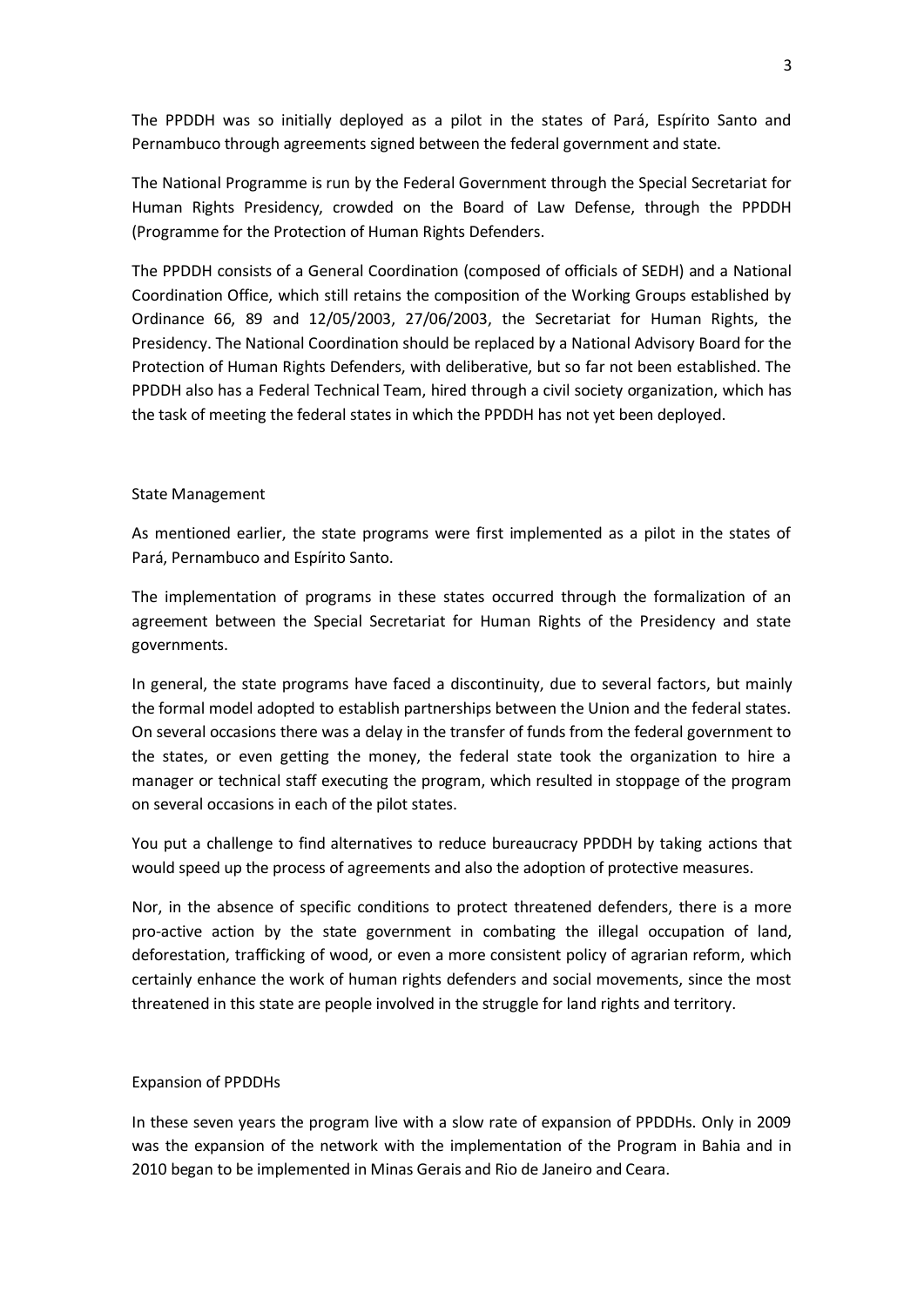The difficulty of the expansion takes place, not by lack of demand, but lack of commitment from the states to provide a counterpart for the implementation of PPDDH. In Mato Grosso and Paraná, for example, negotiations have dragged on for years, and will implement it to be.

In all its manifestations, the Brazilian Committee of Defenders of Human Rights has emphasized that the expansion of the programs should be based on the actual commitment of the state governments, not only considering the point of view of the formal agreement with the Special Secretariat for Human Rights of the Presidency.

# PPDDH as Public Policy

The PPDDH is an old demand of civil society and social movements, who are systematically all sorts of violations and feel the necessity of a policy that considers the public defenders / the human rights essential to the strengthening of democracy and act directly to guarantee their safety and freedom to continue their political actions.

To do this we must overcome the shackles of bureaucracy and the challenges posed by groups opposed to human rights, and advance the transformation of the program in a real state of public policy, with institutions, structure and budget funds, with legal and above all with political commitment among all stakeholders.

## Budget

Since 2007 the PPDDH has had an annual budget of 2 million. This budget is intended to agreements with states and civil society organizations, to keep the federal team, seminars and trips. Since there is an increase in cases seen, the implementation of the Bahia and PPDDH prediction come into force in Rio de Janeiro and Minas Gerais to the end of June 2009, the program faces a major budget problem, which further complicates their expansion and consolidation as public policy.

## Legal Framework

On the legal framework, it should be emphasized that since the creation of PPDDH have made an impact on the importance of the formalization of the program because we understand that effective policy for the protection of defenders is crucial that there be a law that create and establish the general rules of its operation.

After many comings and goings at the end of 2009 it was proposed the bill that creates the PPDDH 4575/2009. Among other important provisions, the bill sets out what their bodies and their respective responsibilities, defines who are the defenders of human rights and the conditions for entering the program and discipline on the protective measures. It also included the establishment of national deliberative councils - PPDDH's highest authority - and local.

For civil society, who participated in the steps of formulating the proposal, just a few important points, for formal reasons or political, staying out of the project or its contents were emptied, as the establishment of co-responsibility between the Union and the Federated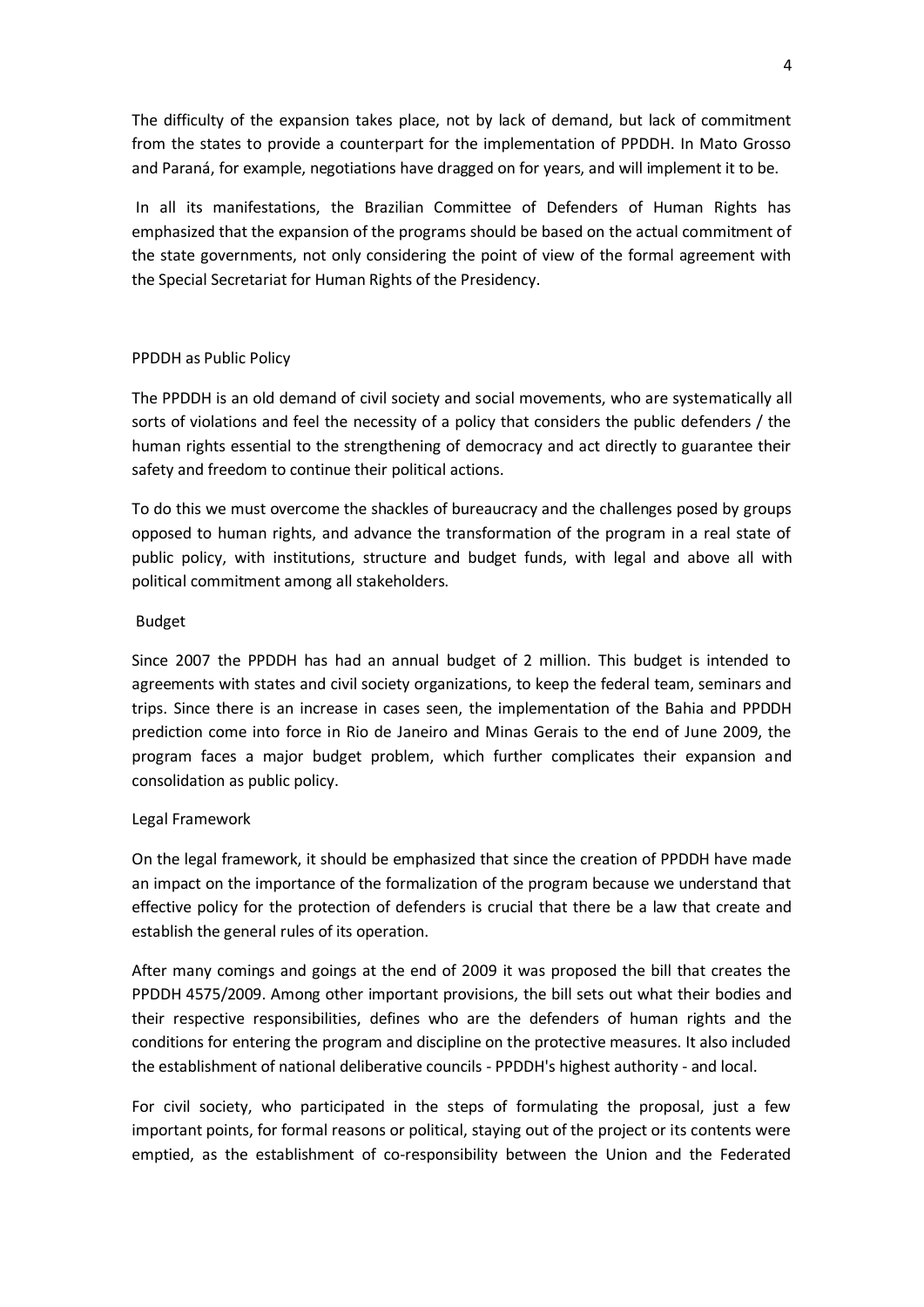States as the implementation of the program and the very creation of the national council, that although in the text will depend on specific decree.

Nevertheless, civil society believes that adoption of the bill is necessary and urgent to strengthen the program. The project awaits vote by the full Congress.

## Tackling the Causes of Threats

For civil society is necessary for the program to ensure urgent protection of life and physical safety of / the defenders / them. But mostly, it takes the program to function as a space for dialogue and coordination of other public policies and, through mediation, supervision and interaction with other areas of the state, contributes to the delivery of justice - avoiding impunity and the criminalization to land tenure, access to land and territory, environmental protection, public security, among others, that are the focus of the threatened action / the defenders / them.

## Police Protection

The cases that require police action are, without doubt, the most serious because they are those in which life itself  $/$  a defender  $/$  the impending danger. For these cases, is even more imperative that the program develop an agile and efficient. But often, the time (urgency) of / the defenders / is not matched in the implementation of security measures.

There are several reasons for this inconsistency, but one can say that the main ones are excessive bureaucracy, allegations of lack of formal authority or police force prepared and, especially, the political deadlock in relations with the security agencies. We must overcome the legal incompatibilities, enabling police and, especially, require political commitment from the states, who, as a rule, it is the management of public security organs. Only then the most severe cases may be agile and effective referrals.

## Training of stakeholders

For efficiency and effectiveness of the actions of PPDDH is essential that those involved in its implementation are prepared technically and politically. The year 2010 was certainly a period of progress in training. Both state and federal technical teams, as the national police force, participated in training courses programade and certainly, if empowerment of themes and contexts that involve their actions. Since the conception of PPDDH this has been a claim of civil society organizations adopting the initiatives implemented and believes it is essential that the courses, seminars and workshops should be continued so that all the actors remain in constant improvement and updating. As for training for police, it is essential that the experience is multiplied to the states that house the program, which still need to broaden their service capabilities.